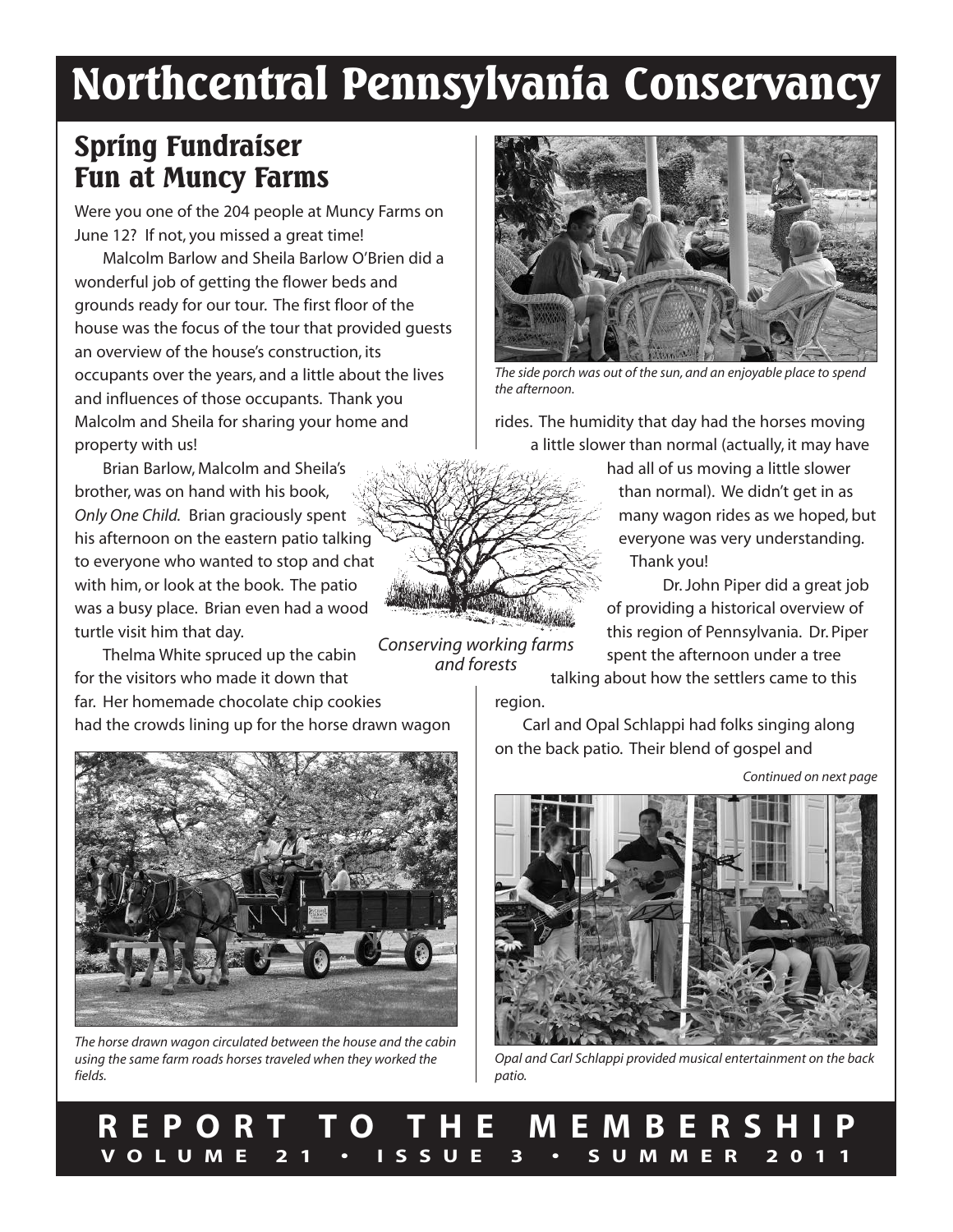# **Fundraiser...** *Continued from previous page*

old-fashioned country were perfect for the afternoon.

One word sums up the food, yum. Thank you to all the individuals and restaurants who donated! Please read the list below and be sure to thank the businesses for supporting NPC when you stop in.

### *Spring Fundraiser Donors*

Acme Barbecue Malcolm Barlow Sheila Barlow O'Brien Rosanne & Michael Bolsar Bullfrog Brewery Lori Burkholder Mary Cosgrove Country Ski & Sport Dushore Agway First Quality Products Haywood's on the Water Hillside Catering Holcombe Group Joanna's Bakery Johnson's Café Rudy Krause Hallie & Chuck Luppert Wendy Marshalek Marty's Bike Shop

Anne Meyer North Country Outfitters Panera Bread The Peter Herdic House Dr.John Piper Phyllis Reynolds Rupert's Market Sammy's Pizza Carl and Opal Schlappi Charlie Schwarz Slate Run Tackle Shop Tom & Beth Stubler Tivoli Tavern Tony's Deli Thelma White W. A.DeHart, Inc. Wentzler's Orchards Mary & Greg Zeitlers Gail and Mel Zimmerman



*Here a group of guestscheck their tickets as the Chinese auction winners are pulled at Muncy Farms.*

# **Changes to Board of Directors**

NPC's Annual Membership Meeting isn't just a fun evening to chat with fellow members and have some good food. There is also work involved. If any board members' terms are expiring, the members present hold an election to fill those terms.

This year Kevin Drewencki and Bill Worobec rotated off the Board. Both had served two consecutive three-year terms. Carl Barlett, Bill Burdett, Charlie Grieb, and Lew Magent were all completing their first three-year term and were eligible for a second term.

The nominating committee recommended that Barlett, Burdett, Grieb, and Magent be re-elected to a second term, and that Dick Holcombe and Dennis Ringling be elected to a first term. Holcombe lives in Laporte and is one of the principals of The Holcombe Group, a company that provides third-party logistics to a variety of companies in the apparel and footwear industries. Ringling lives in Muncy and is a professor of Forestry at Penn College. The members present voted to implement the committee's recommendation.

In June, Charlie Grieb resigned from the NPC board. At the June Board meeting, the Board appointed Dan Wolfe to serve the remainder of Grieb's term. Wolfe is a retired radiologist who lives in Williamsport and is active with the Alpine Club. With these changes, NPC's Board is now made up of:

Carl Barlett Bill Burdett Mary Cosgrove Andra DeHart-Robbins Romey Fagnano Bonnie Hannis Andy Harris Dick Holcombe

Mel Lewis Lew Magent Dick Penfield Charles Plankenhorn Dennis Ringling Jim Weaver Dan Wolfe

### *Silent Auction Thank-Yous!*

| Linda CampbellVariety of Pottery Pieces                      |
|--------------------------------------------------------------|
| <b>Stories from the Wild</b>                                 |
| Sea Glass/Sterling Silver.<br><b>Necklace &amp; Earrings</b> |
| of a Northern Spotted Owl                                    |
| Sally CraigHand Knit Baby Alpaca & Silk Purple Scarf         |
|                                                              |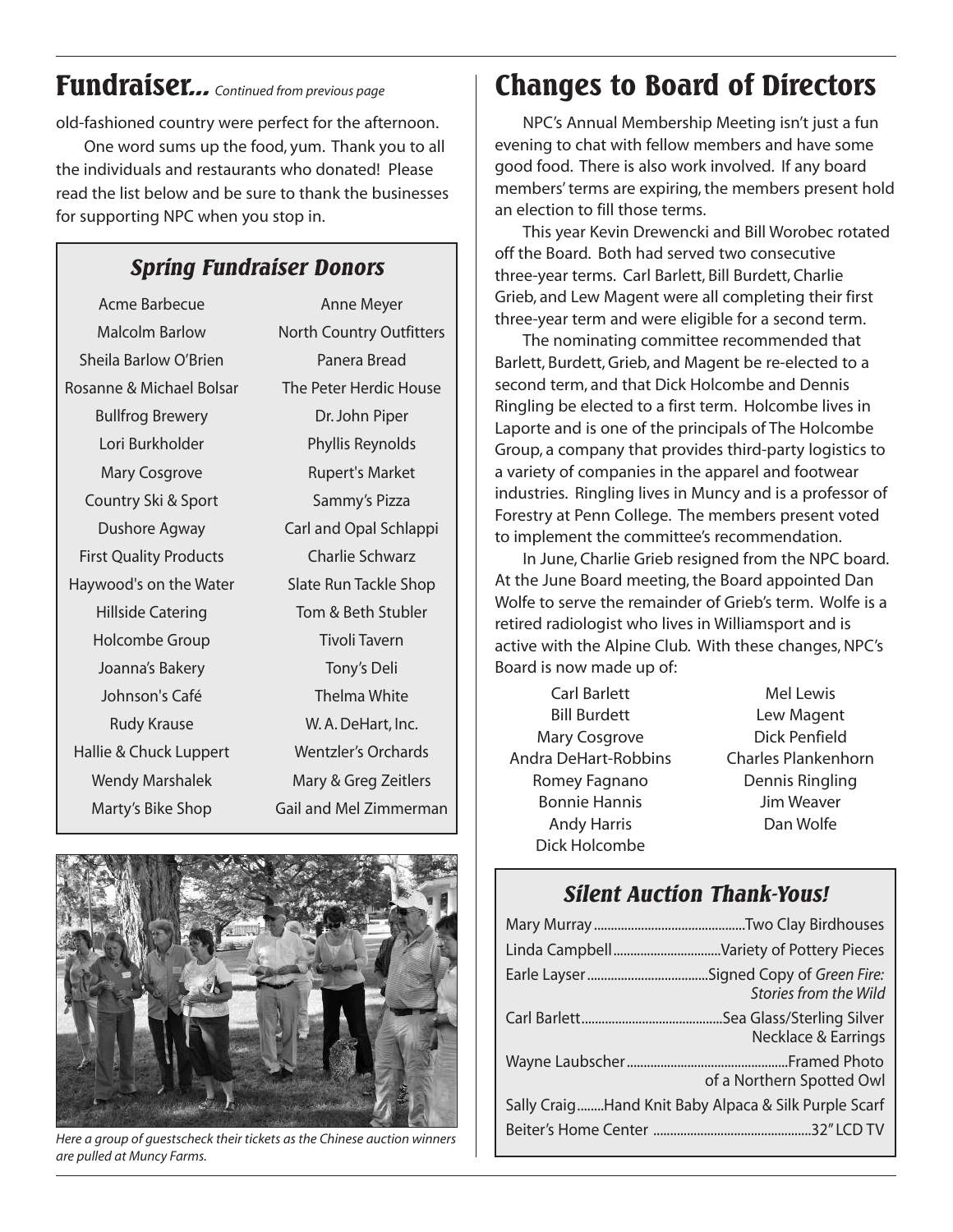## **MEMBERSHIP ACTIVITY • January 1, 2011 to March 31, 2011**

#### **CORPORATE MEMBERS**

Many thanks to our corporate members for their support of NPC's mission. Please take note of those businesses which have shown they care about the future of our communities with their corporate memberships and show them YOUR support.

#### **Bald Eagle (\$2,000+)** PPL Corporation

#### **Small Business (\$100- \$499)**

Century 21/Wilkinson-Dunn Co. Tiadaghton State Forest Larson Design Group Lonza Inc. Radiant Steel Products Co. Raup,Wiley & Sholder Attorneys at Law

Staiman Recycling Corporaton Woolrich Inc.

### **GENERAL MEMBERS**

**BOBCAT (\$1,000- \$4,999)** Matthew & Lisa Cramer Joanne Fisher

#### **BLACK BEAR (\$500- \$999)** Dr.John & Jean Burks Dr. & Mrs. Daniel R. Gandy

*continue to support the work of the Northcentral Pennsylvania Conservancy*

#### **WHITE-TAILED DEER (\$250- \$499)**

Thomas & Laurie Burkholder Martin & Jean Doughty Lewis A. & Myla Magent Patrick McCollum Pine Creek Preservation Association Alvin H. Smith, Jr. Richard & Susan Sprout Whistle Pig Fishing Club

#### **BLACK CHERRY (\$100- \$249)**

Marguerite Bierman Gerald Bride Peter & Christie Brooks Alvin C. & Betty Bush Russell E. & Linda M. Campbell Reneé Carey Richard & Grace Carey Stephen & Terri Deitrick Lloyd & Suzanne Forcey John M.Hallgren Bonita E.Hannis James Holtzman Joe & Lisa Logue Honorable Roger A. Madigan Len Richards & Maureen McClure Robert W. & Barbara McCullough, III Mr. & Mrs. Charles Moore Joseph H. Radley Anne Rice & Rick Mason George & Barbara Rizzo W. Bruce Saunders Linda Schramm David L. Shollenberger Henry & Donna Stutz Rich & Alice Trowbridge Dr. & Mrs.John Way Mr. & Mrs. Harry E. Webster III Thelma White Mr. & Mrs.H.W.Wieder Linda & Dan Wolfe *Barbara* **By** *Barbara By Daul Swoyer Barbara By David & Barbara Shollenberger By David & Barbara Shollenberger By David & Barbara Shollenberger By David & Barbara Shollenberger* 

#### **RED OAK (\$50- \$99)**

G. Marvin & Nancy G.W. Baker Steve & Beth Bason Dale & Shirley Bittenbender Sally Butterfield Kevin R. Cunningham Duane Daniels & Tina Bernardi James R. Eckert Katherine & Sean Erno Charles & Carol Hildebrand Donald G.Holtzman Mr. & Mrs. B. K.Huffman Ronald Johnson William & Sarmite Judson Raymond E. Kehrer, Jr. Daniel & Barbara Lamade John A. Leo Wayne Laubscher Paul Lumia Edward & Judith Lyon MAS Printing Dr. & Mrs. Ira G. Masemore Honorable Malcolm Muir T.Jug & Mary Jo McKeever Diane & John Sweeney John & Leah Tewksbury Michael & Mary Wolf

#### **SUGAR MAPLE (\$35- \$49)**

Mike & Donna Bastian Matt Beaver Mitzi & Jim Burget Frederick S. Crafts Larry & Maggie Emery James W.Green David J.Gregg Bob & Pat McKernan Michael J. Piccuta, MD Evelyn Reeder Harold D. Sausser Charles W. Schoffstall Barbara Sonies Gerald A.Wolfe

#### **WHITE PINE (\$25- \$34)**

Mr. & Mrs.William R. Bailey Peter & Mary Brandenburg Mr. & Mrs.John L. Bruch Jr. Charles & Kay Chapman R. Lowell Coolidge Stacy Duffield Garth & Sue Everett Ted Fenno Samuel & Darlene Godfrey Oren Helbok & Sara Baker Albert Hoffman Charley & Lisa Hooper Earle & Pattie Layser William Logue Lycoming County Pomona Grange Deen & Denise McKillips Stash & Helene Nawrocki Raymond & Darlene Rathmell Ed & Tink Reish Mr. Anthony C. Roland Steve Stroman Allen & Marie Thomas

#### **GENERAL CONTRIBUTIONS**

Stanley & Susan Baker Dr. & Mrs. Daniel R. Gandy Bonita E.Hannis William & Sarmite Judson Thomas T.Taber

#### **MEMORIAL CONTRIBUTIONS**

Donald Bensen *by W.Holmes & Enid Yealy*

James McCormick O'Brien *by Stanley & Susan Baker*

Michael Swoyer *by Richard & Grace Carey*

Paul Swoyer

# **Staff Presents at the Pennsylvania Land Conservation Conference**

The Pennsylvania Land Trust Association held the annual Pennsylvania Land Conservation Conference May 19 to 21 in Harrisburg. NPC staff helped coordinate an all day session on Forestry, a half day session on re-conveying properties, and participated as a panelist in sessions on Marcellus shale impacts to conservation easement negotiations and managing conservation easements as eco-systems change.

In addition NPC volunteers Helen Schwarz and Rick Sprout helped out at the registration desk!

> *Dr.Jim Finley, Penn State Cooperative Extension, explains the re-generation taking place at the site.*